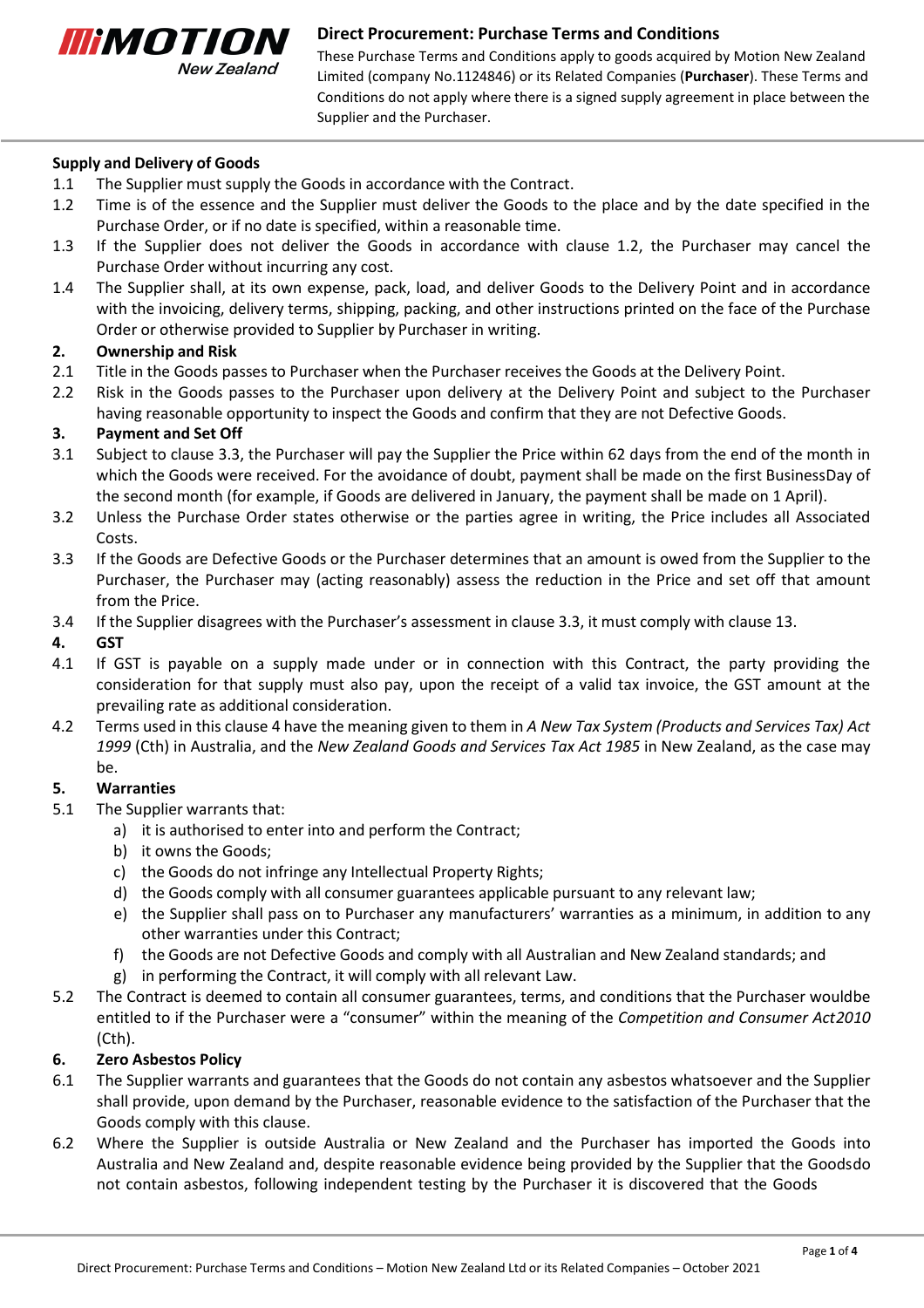

These Purchase Terms and Conditions apply to goods acquired by Motion New Zealand Limited (company No.1124846) or its Related Companies (**Purchaser**). These Terms and Conditions do not apply where there is a signed supply agreement in place between the Supplier and the Purchaser.

contain asbestos (**Asbestos Goods**), the Supplier must, at the Purchaser's option, replace the Goods, reimburse, or give credit to the Purchaser for the value of the Asbestos Goods.

- 6.3 If required by Law, any Asbestos Goods must be destroyed by the Purchaser using the method required by relevant Law. The Supplier must reimburse the Purchaser for all costs and expenses incurred as a result of or in connection with the destruction of the Asbestos Goods.
- 6.4 Clauses 11 and 12 apply in the case of Asbestos Goods to the extent possible in accordance with the Law.

# **7. Confidentiality**

7.1 Each party agrees not to disclose any Confidential Information for a period of 7 years following supply of the Goods.

# **8. Intellectual Property**

- 8.1 Purchaser acknowledges that the Intellectual Property Rights in the Goods remain vested in the Supplier.
- 8.2 The Supplier grants to the Purchaser an irrevocable transferrable, non-exclusive, royalty-free license to use the Intellectual Property Rights in the Goods for the purpose of marketing and selling the Goods worldwide.
- 8.3 The Supplier must take all necessary steps to protect and register the Supplier's Intellectual Property Rights in Australia, New Zealand, and any other jurisdiction in which the Supplier manufactures all or part of the Goods.
- 8.4 The Supplier warrants that it is entitled to grant the license in clause 8.2.
- 8.5 The license granted under clause 8.2 applies for as long as the Purchaser holds the Goods, after which, upon resale of the Goods, such license shall be transferred to the Purchaser's customers. The Supplier must not use the Purchaser's Intellectual Property Rights without the Purchaser's prior express written consent.

# **9. Insurance**

- 9.1 The Supplier must hold and maintain a policy of public and product liability insurance of not less than \$20 million per claim for the duration of the Contract.
- 9.2 The policy must cover the Supplier for any Liability in connection with the Contract and arising from:
	- a) personal injury or death; and
	- b) loss or damage to property.
- 9.3 Upon request, the Supplier must provide the Purchaser with a copy of the certificate of currency.

# **10. Indemnity and Limit of Liability**

- 10.1 The Supplier is liable for and must indemnify and hold the Purchaser harmless from and against any Liability arising out of or in connection with:
	- a) the Supplier's breach of the Contract;
	- b) actual or alleged Intellectual Property Rights infringement;
	- c) Defective Goods and Asbestos Goods;
	- d) personal injury or death;
	- e) any willful, unlawful or negligent act by the Supplier or that of its employees, agents or contractors; and
	- f) damage to Purchaser or third-party property
		- arising out of or in connection with the supply of Goods by the Supplier.
- 10.2 The Supplier's liability under clause 10.1 shall be reduced to the extent that any Liability is caused or contributed to by the Purchaser's willful misconduct or negligence, or that of the Purchaser's employees or agents.
- 10.3 The Purchaser is not liable to the Supplier for any Consequential Loss, howsoever arising.

# **11. Product Recall**

- 11.1 If a Product Recall is initiated, the Supplier must:
	- a) provide all necessary assistance to enable the Purchaser to return the Goods to the Supplier;
	- b) pay for the cost of all advertising, freight, and any other costs incidental to the Product Recall, including the Purchaser's reasonable internal costs; and
	- c) refund the Purchaser the Price of the Goods.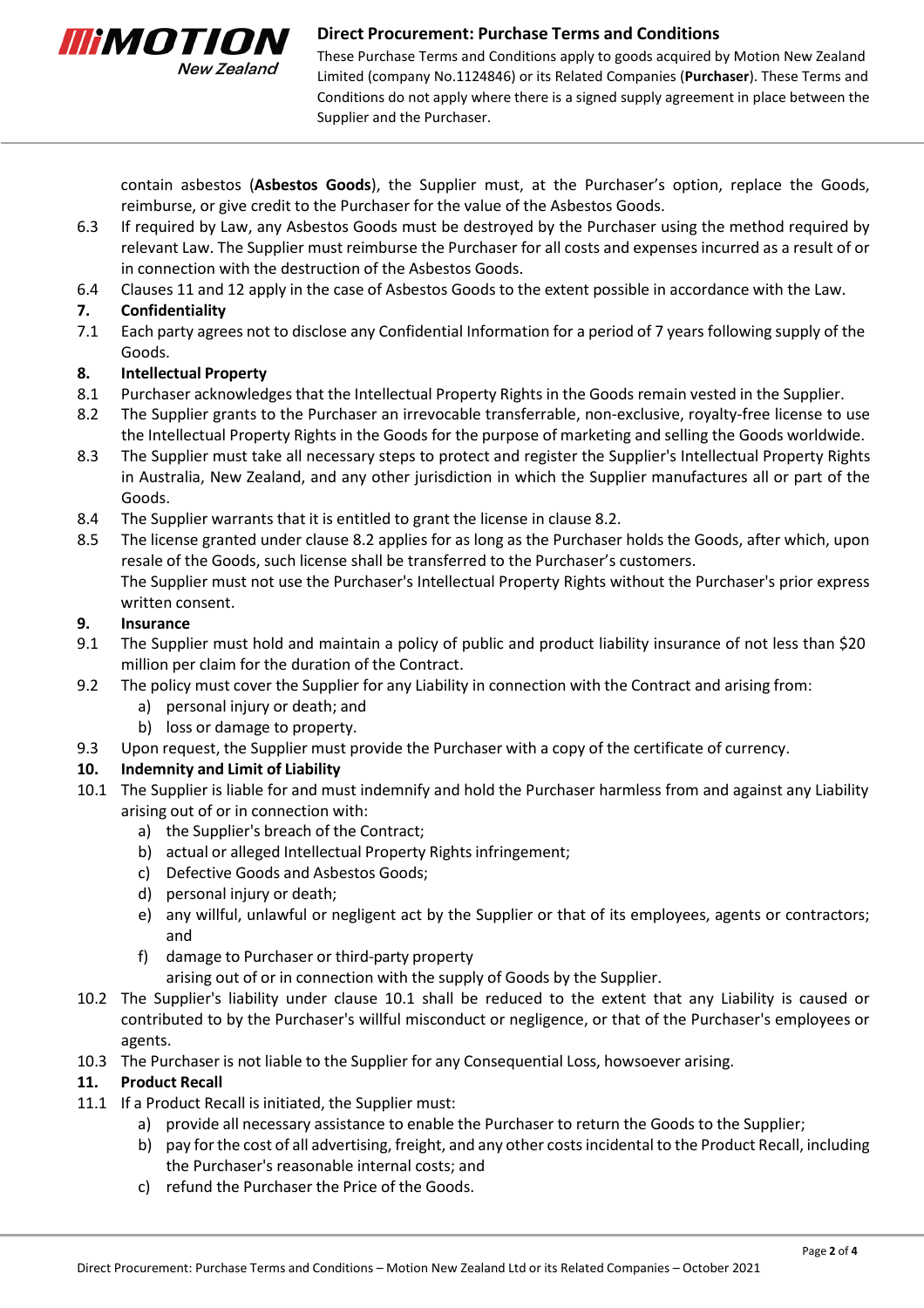

These Purchase Terms and Conditions apply to goods acquired by Motion New Zealand Limited (company No.1124846) or its Related Companies (**Purchaser**). These Terms and Conditions do not apply where there is a signed supply agreement in place between the Supplier and the Purchaser.

## **12. Defective Goods**

- 12.1 If the Supplier delivers any Defective Goods, the Purchaser may (in addition to itsright under clauses 3.3 and 11.1) reject the Defective Goods, in which case the Supplier, at the Purchaser's option, must either:
	- a) accept the return at the Supplier's risk and expense or require the Supplier to collect the Defective Goods; and
	- b) require the Supplier to replace the Defective Goods free of charge; or
	- c) reimburse the Price or provide credit to the Purchaser.

### **13. Disputes**

- 13.1 If a dispute arises between the parties, either party may provide the other party with a Dispute Notice.
- 13.2 If a party receives a Dispute Notice, it must nominate a senior representative with authority to settle the dispute.
- 13.3 Within 10 Business Days of receiving the Dispute Notice, the senior representatives must meet at least once to attempt, in good faith, to settle the dispute.
- 13.4 If, after complying with clause 13.3, the dispute is not resolved, either party may immediately commence proceedings.
- 13.5 Nothing in this clause 13 prevents a party from seeking interlocutory relief.
- 13.6 If a dispute arises, the parties must continue to perform their obligations under the Contract.

## **14. Termination**

- 14.1 The Purchaser may terminate this Contract without cause at any time upon prior reasonable notice to the Supplier.
- 14.2 If the Supplier breaches a material obligation under the Contract, Purchaser may immediately cancel any Purchase Order or terminate the Contract and, subject to clause 3.3, will only be liable to pay the Supplier for the Goods supplied in accordance with the Contract.
- 14.3 If Purchaser breaches clause 3, the Supplier must comply with clause 13.
- 14.4 If either party becomes Insolvent, the other party may, by notice in writing, immediately cancel any Purchase Orders or terminate the Contract.

### **15. General**

- 15.1 Clauses 5, 6, 7, 8, 10 and this clause 15.1 survive termination of the Contract.
- 15.2 Neither party can assign or otherwise transfer its rights and obligations under this Contract to a third party without the prior written consent of the other party, consent which cannot be unreasonably withheld. The Purchaser may assign or otherwise transfer its rights and obligations under this Contract or Purchase Order to a Related Company without the consent of the Supplier.
- 15.3 The Contract forms the entire agreement and no other terms (including any references on a quote and/or tax invoice to Supplier's own terms and conditions of sale) govern the supply of the Goods by the Supplier.
- 15.4 The Purchaser's rights under the Contract can only be waived by the Purchaser in writing.
- 15.5 If a term of the Contract is held to be unenforceable, that term may be severed from the Contract without affecting the enforceability of the remaining terms.
- 15.6 The Contract is governed by the Laws of New Zealand.

# **16. Definitions**

**Associated Costs** means costs of packaging, packing, insurance, freight, transportation, insurance, shipping, storage, handling, demurrage, cartage, packaging or similar charges and taxes (other than GST).

**Business Day** means a day other than a Saturday, Sunday or a public holiday in Sydney, New South Wales.

**Confidential Information** meansinformation relating to the other party which has come into the party's possession as a result of or in connection with the Contract (including Intellectual Property Rights) but excludes information which is required to be disclosed by Law.

**Contract** means the Terms and Conditions and any Purchase Orders as varied by the Purchaser from time to time. **Consequential Loss** means any consequential loss including, but not limited to, any special, indirect, incidental, exemplary or consequential damages or losses of any kind such as loss of profit or anticipated profit, loss of production, loss of goodwill or reputation, loss of savings or anticipated savings, loss of inventory, cost of capital, loss of revenue or anticipated revenue, loss of use or equipment or loss of contract or business opportunity. **Defective Goods** means Goods that do not comply with this Contract or Law, are not new or of acceptable quality,